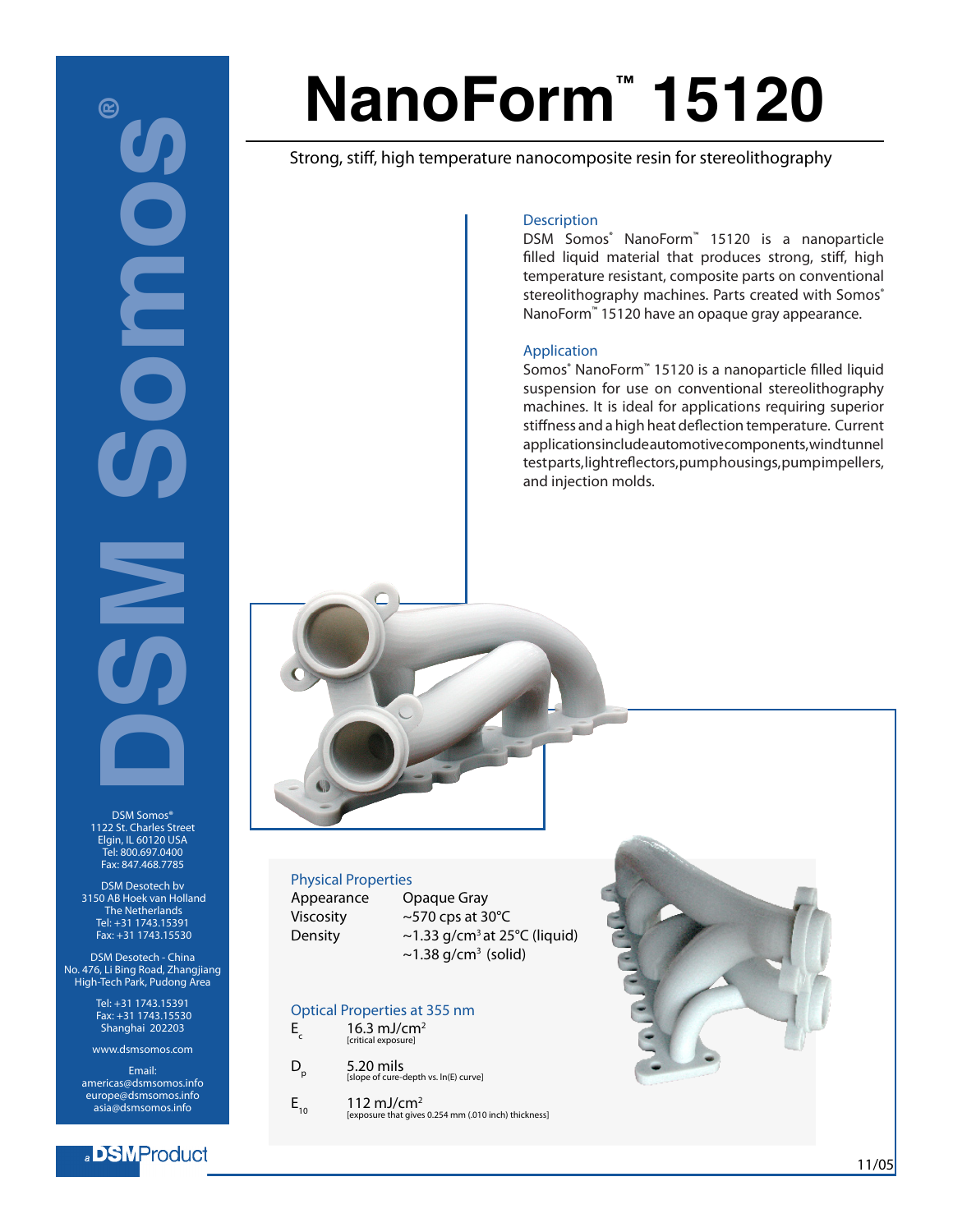## Mechanical Properties (Metric)

| <b>ASTM</b><br>Method | <b>Description</b>           | NanoForm <sup>™</sup> 15120<br><b>UV Postcure</b> | NanoForm <sup>™</sup> 15120<br>UV + Thermal Postcure |
|-----------------------|------------------------------|---------------------------------------------------|------------------------------------------------------|
| D638M                 | Tensile Strength             | 48 MPa                                            | 53 MPa                                               |
|                       | <b>Elongation at Break</b>   | 2.1%                                              | 1.2%                                                 |
|                       | <b>Modulus of Elasticity</b> | 5,000 MPa                                         | 5,900 MPa                                            |
| D790M                 | <b>Flexural Strength</b>     | 98 MPa                                            | 129 MPa                                              |
|                       | <b>Flexural Modulus</b>      | 3,630 MPa                                         | 4,450 MPa                                            |
| D256A                 | Izod Impact-Notched          | $0.15$ J/cm                                       | $0.159$ J/cm                                         |
| D695-02a              | Maximum Compressive Strength | 137 MPa                                           | 234 MPa                                              |
|                       | <b>Compressive Modulus</b>   | 4510 MPa                                          | 4680 MPa                                             |
| D1004                 | Hardness (Shore D)           | 93                                                | 92                                                   |
| D570-98               | <b>Water Absorption</b>      | 0.32%                                             | 0.26%                                                |

Tg = Glass Transition Temperature HDT = Deflection Temperature

# Thermal & Electrical Properties (Metric)

| <b>ASTM</b><br>Method | <b>Description</b>                          | NanoForm <sup>™</sup> 15120<br><b>UV Postcure</b> | NanoForm <sup>™</sup> 15120<br>UV + Thermal Postcure |
|-----------------------|---------------------------------------------|---------------------------------------------------|------------------------------------------------------|
| E831-00               | C.T.E. $-40^{\circ}C - 0^{\circ}C$          | $48.8 \,\mu m/m\text{-}^{\circ}\text{C}$          | $45.9 \,\mu m/m\text{-}^{\circ}\text{C}$             |
|                       | C.T.E. $0^{\circ}C - 50^{\circ}C$           | 111.9 $\mu$ m/m-°C                                | 50.9 $\mu$ m/m- $\textdegree$ C                      |
|                       | C. T. E. $50^{\circ}$ C – 100°C             | 143.6 $\mu$ m/m- $\textdegree$ C                  | $84.0 \,\mu m/m\text{-}^{\circ}\text{C}$             |
|                       | C.T.E. $100^{\circ}$ C – $150^{\circ}$ C    | 106.3 $\mu$ m/m-°C                                | 128.6 $\mu$ m/m- $\textdegree$ C                     |
|                       | C. T. E. $150^{\circ}$ C – 200 $^{\circ}$ C | 122.3 $\mu$ m/m- $^{\circ}$ C                     | 139.5 µm/m-°C                                        |
| D150-98               | Dielectric Constant 60Hz                    | 4.06                                              | 3.71                                                 |
|                       | Dielectric Constant 1KHz                    | 3.95                                              | 3.69                                                 |
|                       | <b>Dielectric Constant 1MHz</b>             | 3.73                                              | 3.49                                                 |
| D149-97a              | Dielectric Strength                         | 16.4 kV/mm                                        | 15.9 kV/mm                                           |
| E1545-00              | Tg                                          | 39 °C                                             | 80 °C                                                |
| D648-98c              | HDT @ 0.455 MPa                             | 65.5 °C                                           | 269 °C                                               |
|                       | HDT $@1.82$ MPa                             | 52.9 °C                                           | 115 $\degree$ C                                      |

Tg = Glass Transition Temperature HDT = Deflection Temperature

The ProtoFunctional® Materials Company